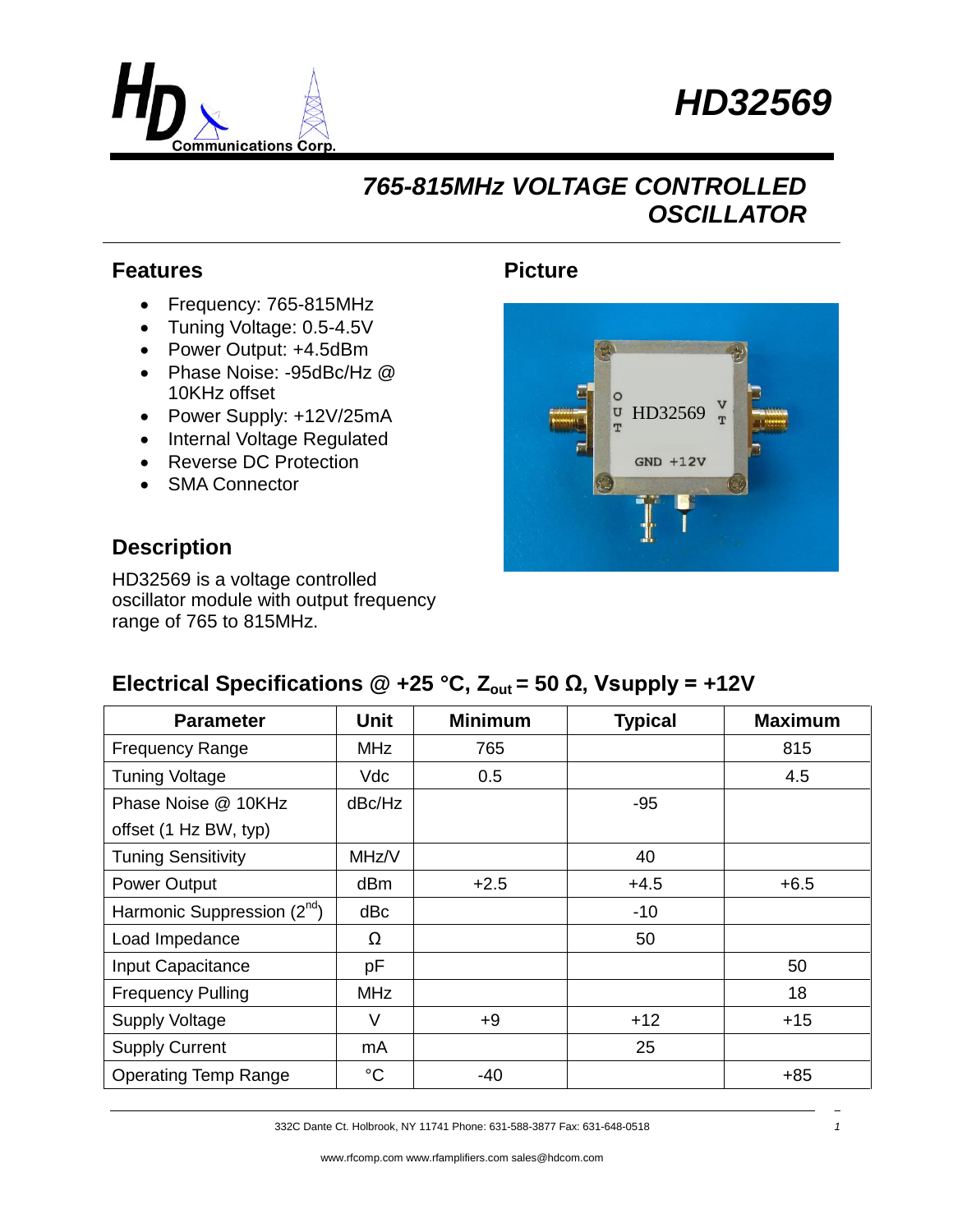



# *765-815MHz VOLTAGE CONTROLLED OSCILLATOR*

## **Typical Performance @ +25 °C**





www.rfcomp.com www.rfamplifiers.com sales@hdcom.com